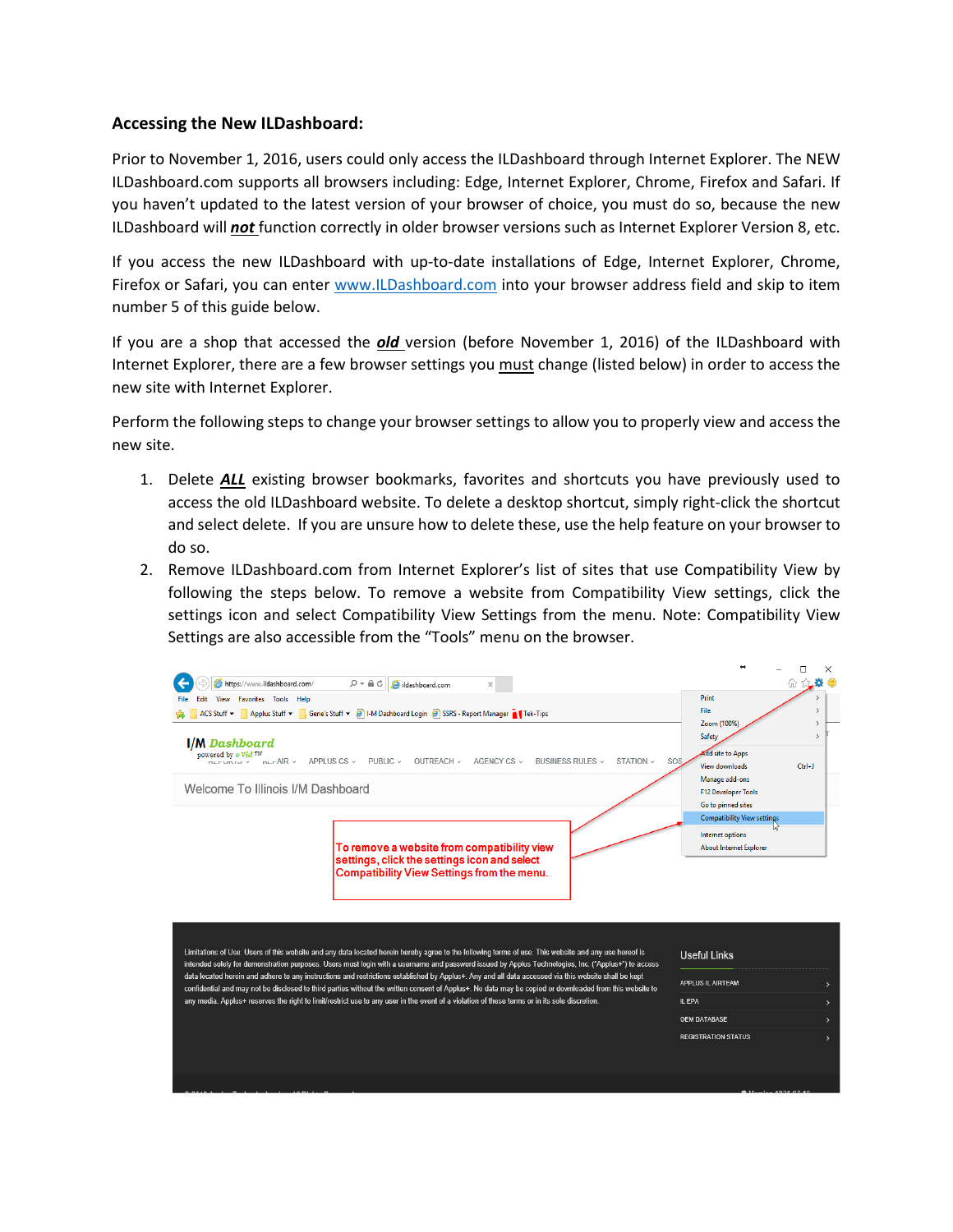Select ILDashboard.com in the list, then click on "Remove". Neither ILDashboard.com, nor [www.ILDashboard.com,](http://www.ildashboard.com/) should appear in the list of websites for compatibility view. After you confirm they are removed, click Close.

| $\times$<br><b>Compatibility View Settings</b>                                                                                                                                                                                                                                                                  |                                                         |                                      | $\leftrightarrow$          | $\Box$<br>×                |
|-----------------------------------------------------------------------------------------------------------------------------------------------------------------------------------------------------------------------------------------------------------------------------------------------------------------|---------------------------------------------------------|--------------------------------------|----------------------------|----------------------------|
| <b>Change Compatibility View Settings</b><br>⋈                                                                                                                                                                                                                                                                  | ildashboard.com<br>$\times$<br>Select<br>ashboard Login |                                      |                            |                            |
| Add this website:                                                                                                                                                                                                                                                                                               | ildashboard.com in the<br>list and select<br>Remove.    |                                      |                            | @ HELP   & GLODY   LOGOUT  |
| Websites you've added to Compatibility View:<br>ildashboard.com<br>Remove                                                                                                                                                                                                                                       | <b>OUTREL</b>                                           | <b>ESS RULES</b> $\vee$<br>STATION v | SOS ~<br>IEPA MANAGEMENT v | ADMIN ~                    |
| ○ Display intranet sites in Compatibility View<br>Use Microsoft compatibility lists<br>Learn more by reading the Internet Explorer privacy statement                                                                                                                                                            |                                                         |                                      |                            |                            |
| Close                                                                                                                                                                                                                                                                                                           |                                                         |                                      |                            |                            |
| Limitations of Use: Users of this website and any data located herein hereby agree to the following terms of use. This website and any use hereof is<br>intended solely for demonstration purposes. Users must login with a username and password issued by Applus Technologies, Inc. ("Applus+") to access     |                                                         |                                      | <b>Useful Links</b>        |                            |
| data located herein and adhere to any instructions and restrictions established by Applus+. Any and all data accessed via this website shall be kept<br>confidential and may not be disclosed to third parties without the written consent of Applus+. No data may be copied or downloaded from this website to |                                                         |                                      | APPLUS IL AIRTEAM          |                            |
| any media. Applus+ reserves the right to limit/restrict use to any user in the event of a violation of these terms or in its sole discretion.                                                                                                                                                                   |                                                         |                                      | IL EPA                     |                            |
|                                                                                                                                                                                                                                                                                                                 |                                                         |                                      | <b>OEM DATABASE</b>        |                            |
|                                                                                                                                                                                                                                                                                                                 |                                                         |                                      | <b>REGISTRATION STATUS</b> |                            |
| <b>AMERICAN</b>                                                                                                                                                                                                                                                                                                 |                                                         |                                      |                            | <b>401/222122 40940740</b> |
|                                                                                                                                                                                                                                                                                                                 |                                                         |                                      |                            |                            |
| $\times$<br><b>Compatibility View Settings</b>                                                                                                                                                                                                                                                                  |                                                         |                                      | $\leftrightarrow$          | □                          |
| Change Compatibility View Settings<br>燃                                                                                                                                                                                                                                                                         | ildashboard.com<br>×                                    |                                      |                            | 습 ☆                        |
|                                                                                                                                                                                                                                                                                                                 |                                                         |                                      |                            |                            |
|                                                                                                                                                                                                                                                                                                                 | ashboard Login 8 SSRS - Report Manager 1 Tek-Tips       |                                      |                            |                            |

| Add this website:<br>Add                                                                                                                                                                                                                                                                                                                    |                      |                                                                                        |                              | $Q$ HELP $\perp$ & GLODY $\perp$ LOGOUT |
|---------------------------------------------------------------------------------------------------------------------------------------------------------------------------------------------------------------------------------------------------------------------------------------------------------------------------------------------|----------------------|----------------------------------------------------------------------------------------|------------------------------|-----------------------------------------|
| Websites vou've added to Compatibility View:<br>Remove                                                                                                                                                                                                                                                                                      | $\mathsf{HC}$ $\sim$ | OUTREACH ~ AGENCY CS ~<br>BUSINESS RULES ~<br>STATION v                                | $SOS -$<br>IEPA MANAGEMENT v | $ADMIN \vee$                            |
|                                                                                                                                                                                                                                                                                                                                             |                      |                                                                                        |                              |                                         |
|                                                                                                                                                                                                                                                                                                                                             |                      |                                                                                        |                              |                                         |
|                                                                                                                                                                                                                                                                                                                                             |                      | ildashboard.com and www.ildashboard.com.<br>lshould NOT be in the list of Websites for |                              |                                         |
| ○ Display intranet sites in Compatibility View<br>○ Use Microsoft compatibility lists                                                                                                                                                                                                                                                       |                      | compatibility view. Once they're removed<br>from the list, close the menu box.         |                              |                                         |
| Learn more by reading the Internet Explorer privacy statement                                                                                                                                                                                                                                                                               |                      |                                                                                        |                              |                                         |
| Close                                                                                                                                                                                                                                                                                                                                       |                      |                                                                                        |                              |                                         |
| Limitations of Use: Users of this website and any data located herein hereby agree to the following terms of use. This website and any use hereof is                                                                                                                                                                                        |                      |                                                                                        | <b>Useful Links</b>          |                                         |
| intended solely for demonstration purposes. Users must login with a username and password issued by Applus Technologies, Inc. ("Applus+") to access                                                                                                                                                                                         |                      |                                                                                        |                              |                                         |
| data located herein and adhere to any instructions and restrictions established by Applus+. Any and all data accessed via this website shall be kept<br><b>APPLUS IL AIRTEAM</b><br>confidential and may not be disclosed to third parties without the written consent of Applus+. No data may be copied or downloaded from this website to |                      |                                                                                        |                              |                                         |
| any media. Annlust reserves the right to limit/restrict use to any user in the event of a violation of these terms or in its sole discretion                                                                                                                                                                                                |                      |                                                                                        | <b>II FPA</b>                |                                         |

OEM DATABASE **REGISTRATION STATUS**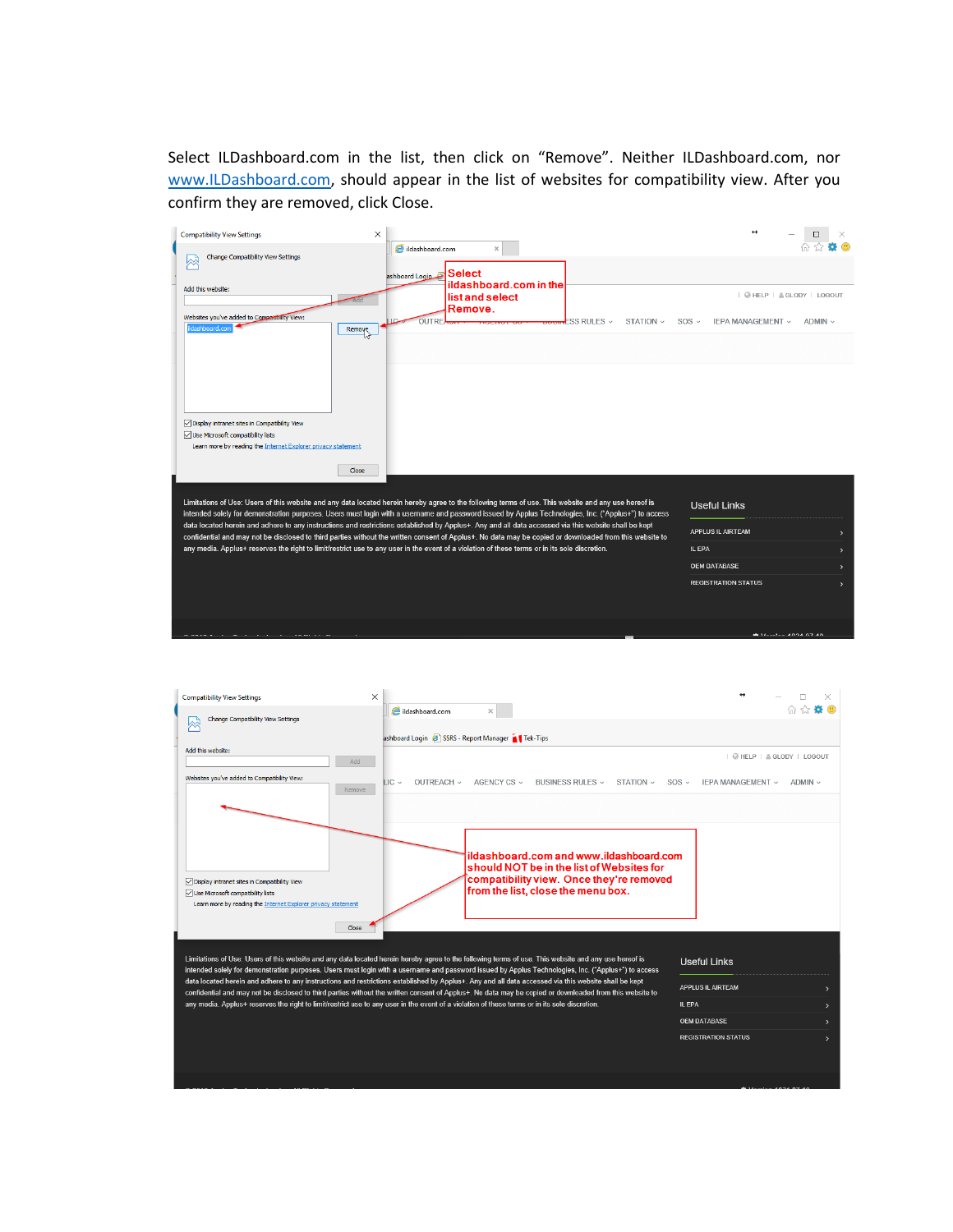3. Type the dashboard URL [www.ILDashboard.com](http://www.ildashboard.com/) (as shown below) in the address bar. If your browser adds any additional address information after [www.ILDashboard.com,](http://www.ildashboard.com/) such as /login/..., delete the additional characters and click on "Enter".



4. The ILDashboard website login page as shown below will be displayed:

|  | Illinois I/M Dashboard Login                 |                             |
|--|----------------------------------------------|-----------------------------|
|  | as User Name<br>$\hat{m}$<br>Log in          |                             |
|  | Forgot my password?<br>New User Registration |                             |
|  |                                              | <b>ALLES</b><br><b>TULL</b> |

- 5. Now, you can create any shortcuts you would like to use to access the new ILDashboard in the future. The instructions below are for creating a shortcut in Internet Explorer; if you are using another browser, refer to its help function for assistance.
- 6. To create a new shortcut in Internet Explorer, follow the steps below:

Right-click anywhere on the desktop and select "New", then "Shortcut".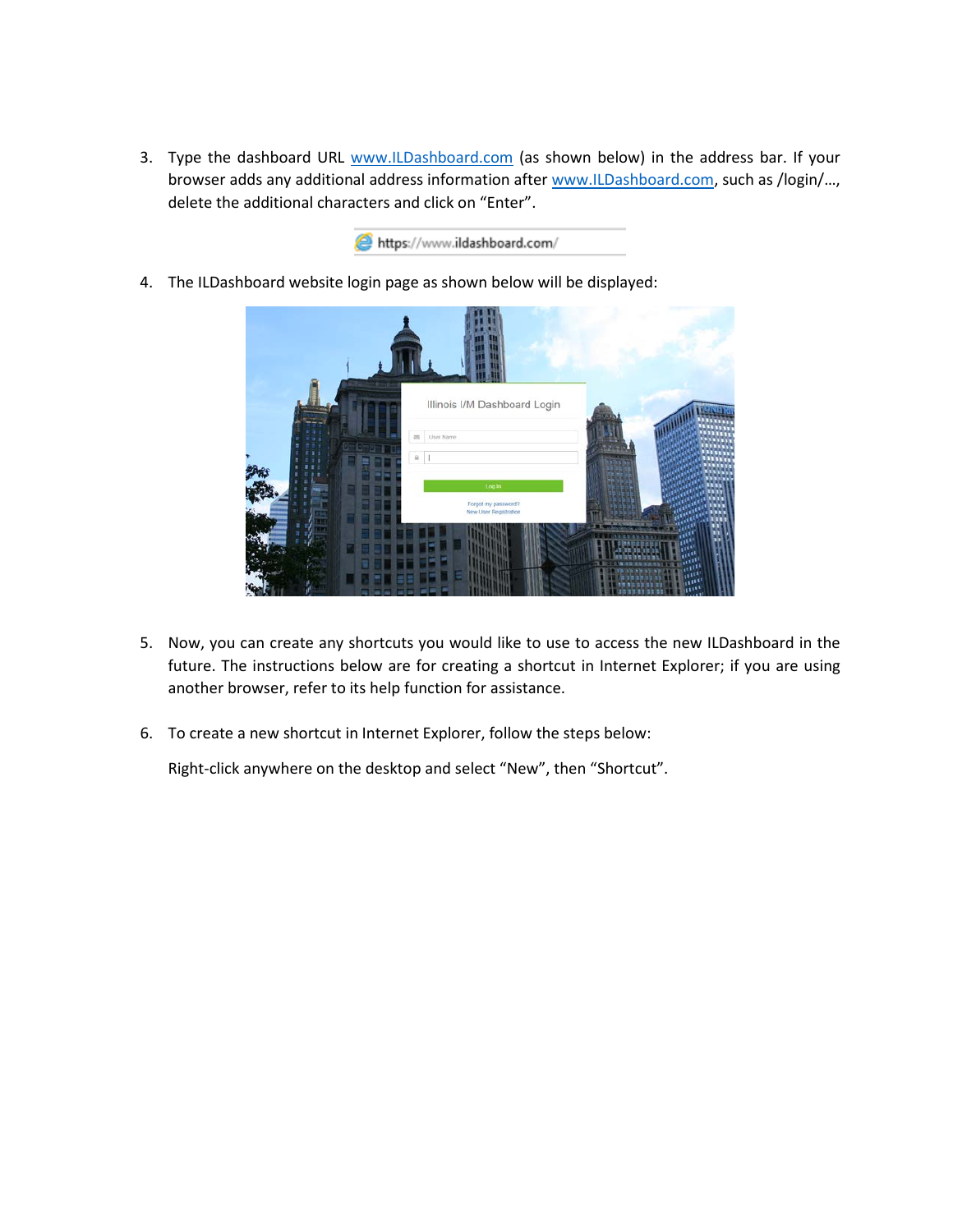

 $\times$ 

 $\Leftarrow$ **R** Create Shortcut

## What item would you like to create a shortcut for?

This wizard helps you to create shortcuts to local or network programs, files, folders, computers, or Internet addresses.

| Type the location of the item: |  |        |
|--------------------------------|--|--------|
| https://ildashboard.com        |  | Browse |

Click Next to continue.

|               | Nert Cancel |
|---------------|-------------|
| $\mathcal{L}$ |             |